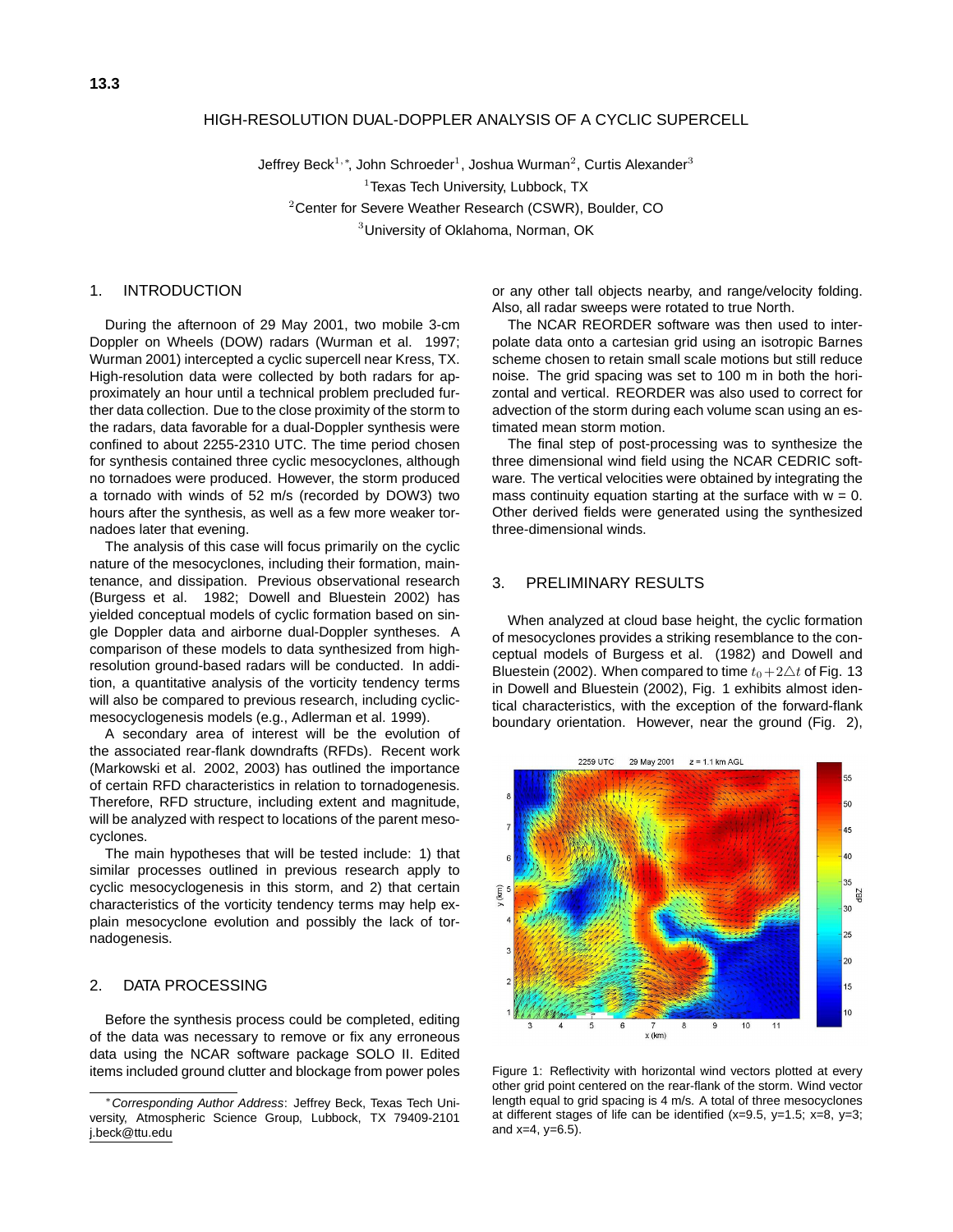there is no evidence of rotation associated with the oldest or newest mesocyclones (vortices 1 and 3 with respect to the schematic of Dowell and Bluestein (2002)).

Further near-ground analysis indicates the absence of a forward-flank boundary as well as illustrates an undocumented linear wind shift feature which exists throughout a majority of the synthesis. Judging by the location of surface divergence patterns, this feature appears to be associated with the convergence of air from successive RFDs and environmental air (Fig. 2).

Structural analysis of the rear-flank linear wind shift re-



Figure 2: Same as Fig. 1 except at  $z = 0.1$  km. Linear wind shift feature and lack of forward-flank wind shift is evident.

veals that the feature is limited to about 1 km in depth. East of the surface convergence, a line of horizontal vorticity exists oriented parallel to the wind shift line from SSE to NNW (Fig. 3). Downdrafts can be seen on either side of the sur-



Figure 3: X-Z cross sections at  $y = 4$  km from 2256 UTC (X-Y plot not shown). Wind vector length equal to grid spacing is 6.5 m/s. (a) U-W wind vectors with reflectivity. (b) U-W wind vectors with a pseudocolor plot of vertical velocity.

face convergence area, corresponding to the RFD regions of the storm. The resulting updraft contained speeds of greater than 10 m/s and extended upward to the vertical limit of the synthesis.

Another relatively undocumented process in cyclic supercells is that of hook echo reflectivity evolution. Most research has focused on the analysis of cyclic vortex evolution, ignoring hook echo reflectivity patterns during cycling. A distinct pattern of hook echo decay and regeneration is apparent in this storm. The low-level reflectivity fields display the hook wrapping up into the forward flank precipitation as the occluded mesocyclone separates from the main updraft. As the new mesocyclone forms on the leading edge of the rearflank gust front, westerly momentum transports precipitation eastward and begins the development of a new hook.

#### 4. DISCUSSION

Initial results indicate a number of similarities between this cyclic supercell and previous conceptual models. In addition, a few unique, undocumented features have been identified, likely due to the high-resolution of the dataset. Further analysis of these features is pending.

As in the McLean, Texas storm in Dowell and Bluestein (2002), there is an area of trailing convection that existed throughout the synthesis time period. The existence of this convection could have potentially affected the strength of the rear-flank outflow and conclusions based on analysis of the RFD region will take this into account.

The vertical extent of the synthesis is limited due to the close proximity of the area of interest to the radar baseline. The southern edge of the synthesis domain (location of the mesocyclones) is limited to 2-3 km in height. This limitation makes conclusions about the continuity of the main updraft and mid-level properties of the mesocyclones difficult to establish. Even so, the analysis of this storm may yield important results pertaining to small scale features present during cyclic processes. It provides an excellent opportunity to analyze the evolution of low-level vorticity tendency terms, and hopefully will help to supplement a small but growing number of conceptual models of cyclic mesocyclogenesis.

#### 5. ACKNOWLEDGMENTS

We appreciate the input of Dr. David Dowell and thank both him and Herb Stein for their video documentation of the storm. We also thank the DOW/ROTATE crew of 2001. This research is supported by NIST (Department of Commerce NIST/TTU Cooperative Agreement Award 70NANB8H0059).

## 6. REFERENCES

- Adlerman, E. J., K. K. Droegemeier, and R. Davies-Jones, 1999: A numerical simulation of cyclic mesocyclogenesis. J. Atmos. Sci., **56**, 2045-2069.
- Burgess, D. W., V. T. Wood, and R. A. Brown, 1982: Mesocyclone evolution statistics. Preprints, 12th Conf. on Severe Local Storms, San Antonio, Amer. Meteor. Soc., 422-424.